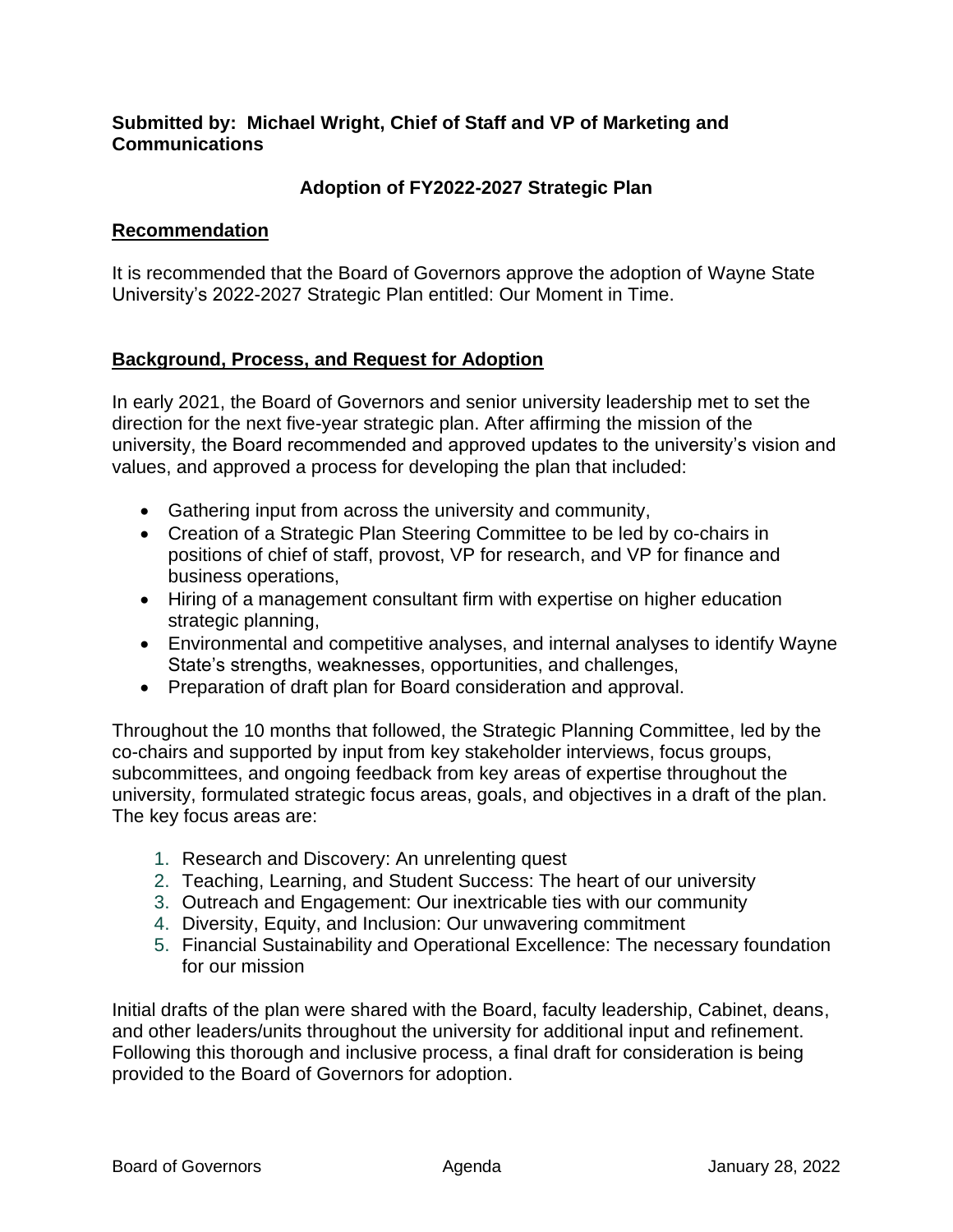Wayne State University 2022-2027 Strategic Plan Our Moment in Time

The Wayne State Board of Governors adopted this Strategic Plan on January 28, 2022

## **Wayne State Board of Governors**

Marilyn Kelly, Chair Mark Gaffney, Vice Chair Bryan C. Barnhill II Michael Busuito Anil Kumar Terri Lynn Land Shirley Stancato Dana Thompson M. Roy Wilson, Ex Officio

#### Table of Contents

| Page 2  | Wayne State University: Our moment in time                                                      |
|---------|-------------------------------------------------------------------------------------------------|
| Page 4  | Mission, vision, values and strategic focus                                                     |
| Page 5  | Research and Discovery: An unrelenting quest                                                    |
| Page 6  | Teaching, Learning and Student Success: The heart of our university                             |
| Page 8  | Outreach and Engagement: Our inextricable ties with our community                               |
| Page 9  | Diversity, Equity and Inclusion: An unwavering commitment                                       |
| Page 10 | Financial Sustainability and Operational Excellence: The building blocks<br>for a strong future |
| Page 13 | Key metrics and priorities                                                                      |
| Page 14 | <b>Steering Committee</b>                                                                       |

\_\_\_\_\_\_\_\_\_\_\_\_\_\_\_\_\_\_\_\_\_\_\_\_\_\_\_\_\_\_\_\_\_\_\_\_\_\_\_\_\_\_\_\_\_\_\_\_\_\_\_\_\_\_\_\_\_\_\_\_\_\_\_\_\_\_\_\_\_\_\_\_\_\_\_\_\_\_\_\_\_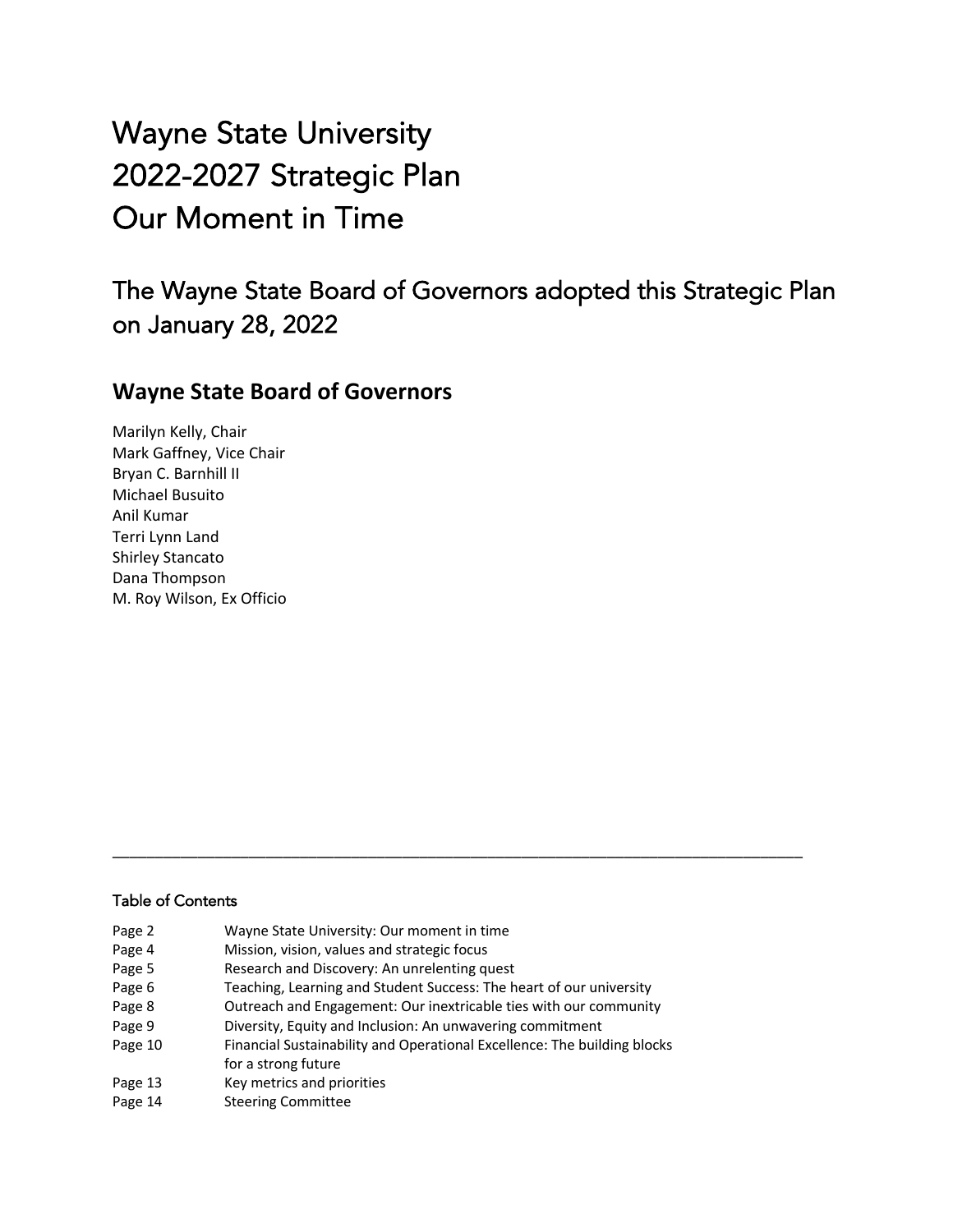## **Who we are, and what we stand for**

As Michigan's only public urban research university, Wayne State University has been dedicated to changing the world from the heart of Detroit for more than 150 years. Founded in 1868 as the Detroit Medical College, Wayne State is today a powerhouse of academic excellence, one of the nation's preeminent urban research institutions, and a thriving home to 13 schools and colleges that advance knowledge across a broad array of disciplines reflected in a diverse range of academic programs. Nearly 25,000 students from down the street and around the world call themselves Wayne State Warriors. They join nearly 285,000 alumni who as citizens, leaders and doers live the Warrior spirit in every conceivable vocation.

Our primary focus has always been, and will remain, the success of our students. Our student body represents a diversity of races, cultures and beliefs, and we feel a deep responsibility to ensure every student has access to the opportunities a world-class college education offers.

Through decades of growth and change, we have been guided by an unwavering commitment to academic excellence. Wayne State's faculty experts bring lifetimes of scholarly and professional success into classrooms and labs each day, sharing knowledge with our students and preparing them to excel in their chosen careers.

We are renowned for our research excellence. As one of only six public, urban universities in the United States to hold the highest Carnegie Foundation ratings for both research intensiveness and community engagement, we never lose sight of the fact that the work done on campus has implications in our own community and in communities worldwide.

## **Our home, our campus**

The Wayne State of today looks much different than the one of 153 years ago. What started in a single building in Detroit now encompasses a dynamic 200-acre campus that is home to state-of-the-art laboratories, theatres, galleries, collaborative learning areas, green spaces, restaurants, shops and more. Campus life bustles with activity and opportunity, anchored by more than 500 student organizations, NCAA sports teams, art installations and a thriving social scene. Students from 70 different countries live in our residence halls and apartments, creating a diverse community that helps create engaged global citizens.

Wayne State is Michigan's only major, public, urban research university, and we have since our founding been inextricably linked to a city that paradoxically has symbolized both the American dream and urban decline. No matter the city's challenges or opportunities, Wayne State has remained a present and steadfast partner, engaging with the community and its people in ways that leave a lasting positive impact — from educational access to research that solves real-world problems; from neighborhood service to workforce development; from economic innovation to public safety and social mobility. The dazzling diversity of people and cultures — and the spirit and grit that animate them — are mirrored in our university community. We are in and of Detroit, and we are here to stay. Detroit is our home.

# **Relentless progress and dedicated people**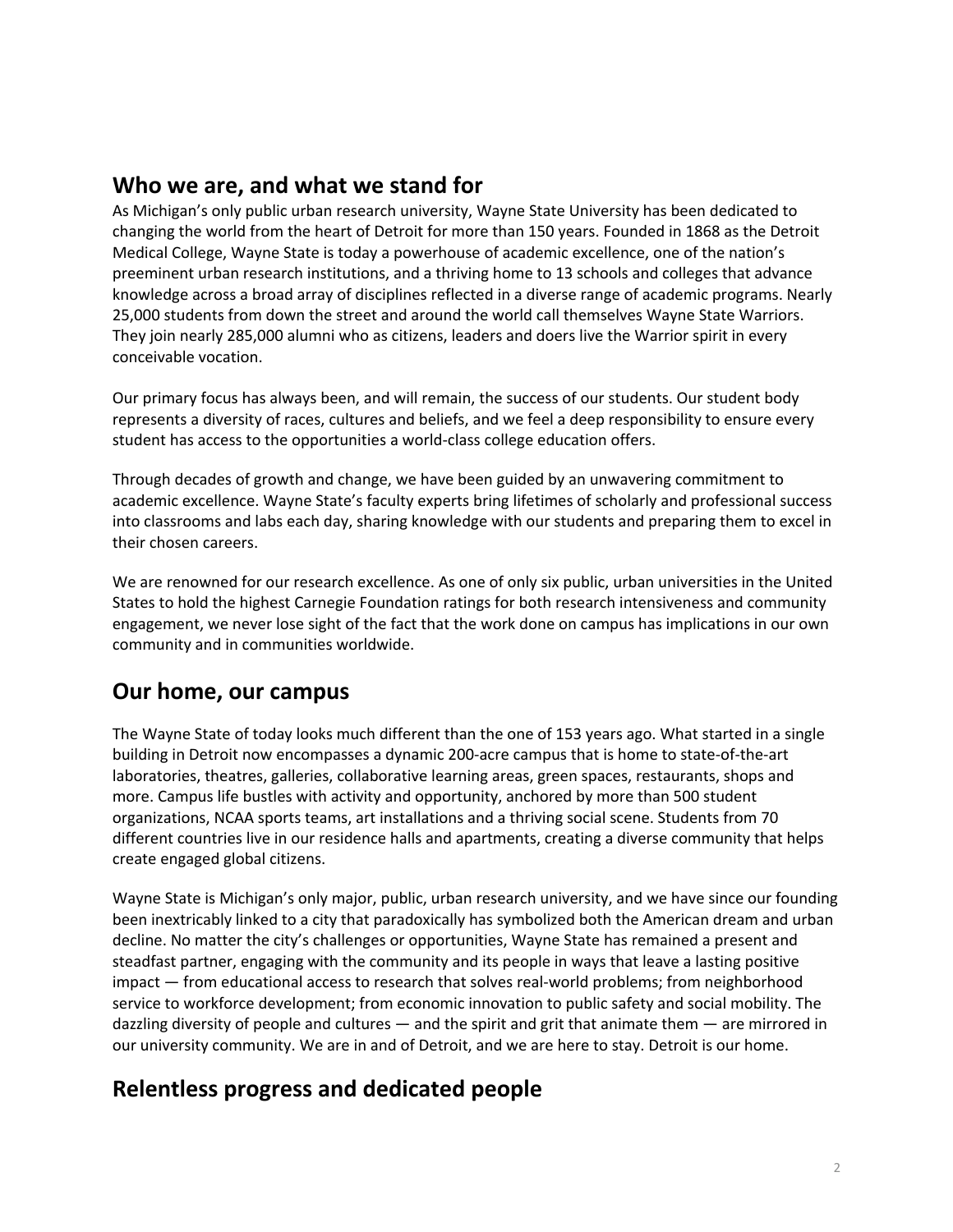In 2016, Wayne State launched its five-year strategic plan, "Distinctively Wayne State," a product of participation and input from across the campus and community, and a plan that still resonates. The campus community's embrace of the plan resulted in notable successes over the past five years, including:

- \* Achieving unprecedented and award-winning improvements in our six-year graduation rates, exceeding our overall goal of 50% by more than six percentage points and more than tripling our African American graduation rate.
- w Exceeding our Pivotal Moments fundraising campaign goal of \$750 million.
- $\bullet$  Increasing our research grants and expenditures.
- w Increasing freshman enrollment, including attracting the three largest freshman enrollments in Wayne State's history.
- \* Receiving record applications for the School of Medicine, leading to some of the most diverse and inclusive classes of medical students in the country.
- \* Completing the new Mike Ilitch School of Business in the heart of Detroit, made possible by the largest funding gift in Wayne State's history.

These achievements, and many more, were the result of the dedication and commitment of Wayne State's faculty and staff.

## **Undaunted**

A global pandemic in early 2020 tested — but did not break — the Warrior spirit. Wayne State mobilized a cross-campus team to steer the university through this unprecedented challenge, guided by concern for the safety of our campus community and faithful adherence to our mission.

Our faculty adjusted to new methods of teaching overnight. Our students persevered and advanced. Our research activities continued to expand. Our staff learned to work remotely while balancing new technology with new household challenges. Everywhere, Wayne State's people were heroic: from critical employees who worked on campus and never missed a day throughout the pandemic to students, faculty and staff who found new ways to serve a community beset by illness, fear and anxiety.

We were tested, but emerged wiser, smarter, undaunted. We are Warrior Strong — and we are stronger than ever.

# **Our moment in time**

Now it is time to look forward. Like the city of our founding, Wayne State has weathered profound challenges, seized opportunities, learned from difficulties, shown remarkable resilience, and demonstrated a flair for renewal and reinvention. From the recent challenges, we emerged with renewed spirit, renewed ambition and a renewed commitment to excellence, our mission, our community, our state and each other. Building upon the success and strong foundation of our "Distinctively Wayne State" plan, we began the process of creating our next strategic plan in early 2021 with our Board of Governors, who affirmed our mission, broadened our vision and emphasized in our values the importance of Wayne State's leadership in Detroit's resurgence. Led by a steering committee representing diverse backgrounds, perspectives, positions and experiences, we invited participation from across the campus and community, collecting input and insights that form the basis of a new roadmap to our future: our 2022-27 strategic plan entitled "Our Moment in Time."

We are Wayne State University. This is our moment.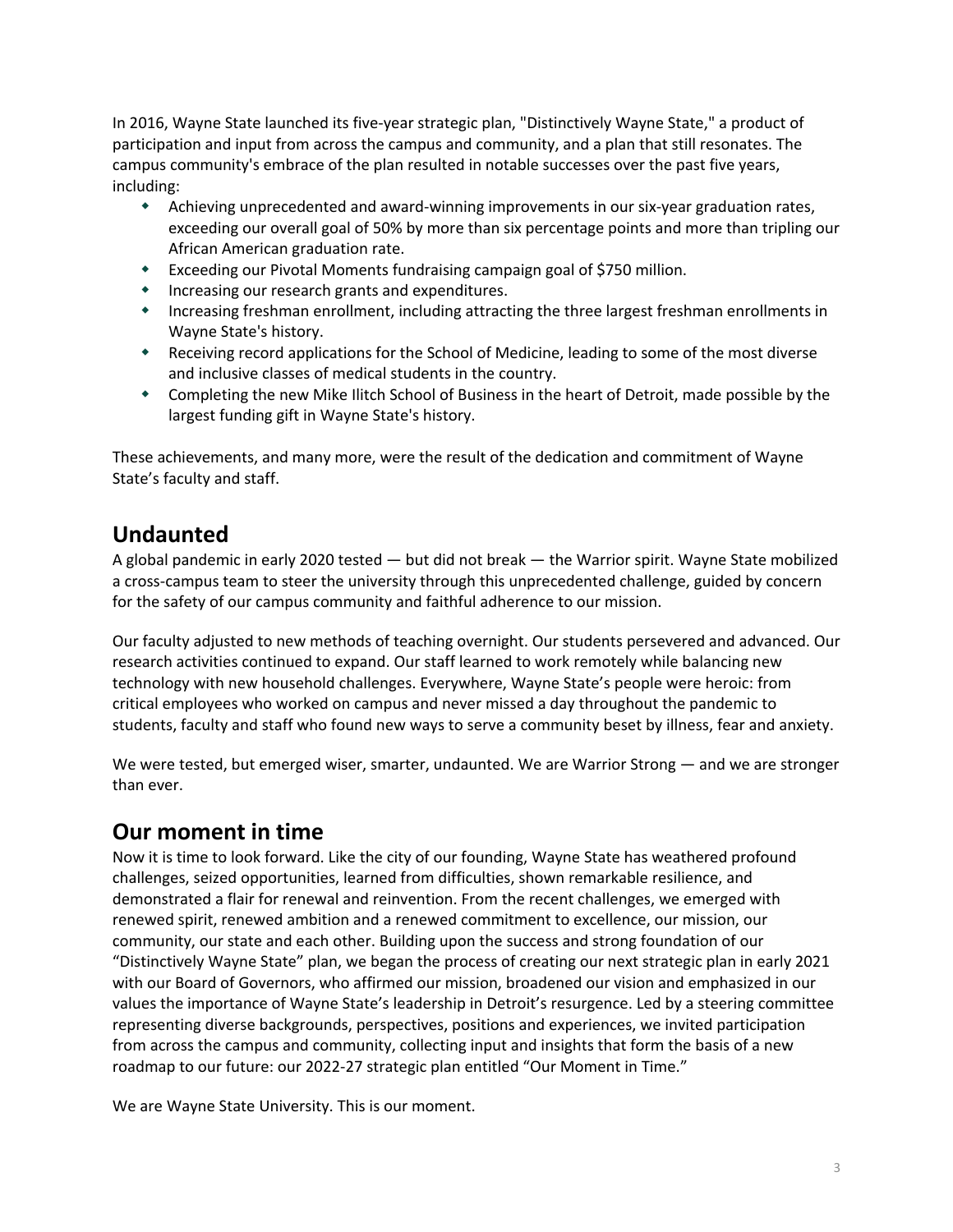# Our mission: What we do

We create and advance knowledge, prepare a diverse student body to thrive, and positively impact local and global communities.

# Our vision: What we aspire to

We will be a preeminent, public, urban research university known for academic and research excellence, success across a diverse student body, and meaningful engagement in its urban community and around the world.

# Our values: How we work

- **Collaboration:** When we work together, drawing upon various talents and perspectives, we achieve better results.
- **Integrity**: We keep our word, live up to our commitments, and are accountable to ourselves and each other.
- **Innovation:** We are unafraid to try new things and learn by both failure and success.
- **Excellence:** We strive for the highest-quality outcomes in everything we do.
- **Diversity and inclusion:** We value all people and understand that their unique experiences, talents and perspectives make us a stronger organization and better people.
- **Leadership:** We are proud of our long history as an anchor institution in Detroit and will continue to serve our community while playing a lead role in the city's resurgence.

# Strategic focus

Based on insight from our Board of Governors and input from internal and external stakeholders, the following were identified as strategic focus areas.

- 1. Research and Discovery: An unrelenting quest
- 2. Teaching, Learning and Student Success: The heart of our university
- 3. Outreach and Engagement: Our inextricable ties with our community
- 4. Diversity, Equity and Inclusion: Our unwavering commitment
- 5. Financial Sustainability and Operational Excellence: The necessary foundation for our mission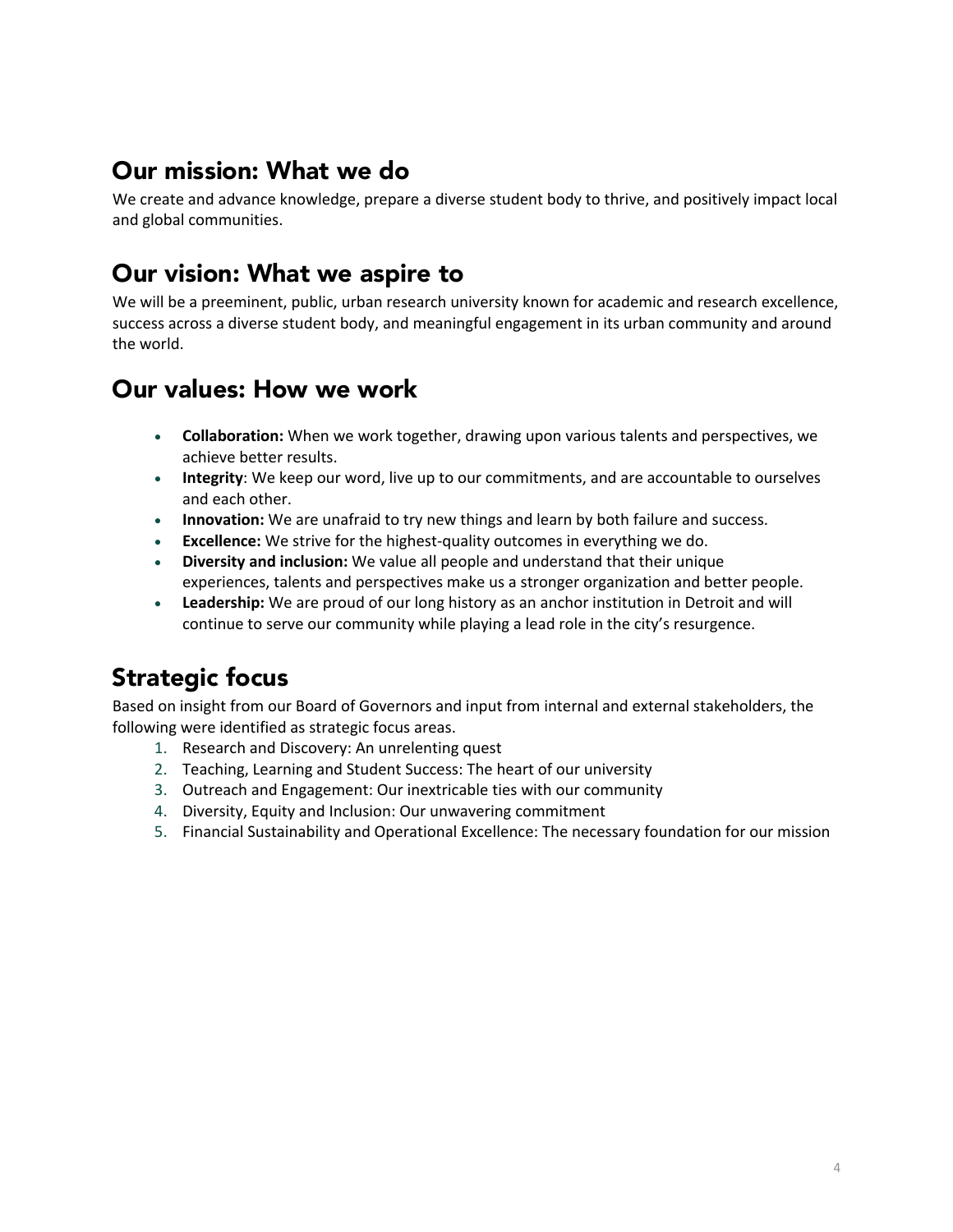# Research and Discovery: An unrelenting quest

Wayne State is dedicated to advancing knowledge and understanding through academic research, scholarship, and creative and cultural expression. This commitment is woven through our teaching and learning, with opportunities for participation for all undergraduate, graduate and professional students.

Our research culture supports the discovery of new and unexpected advances, and also the targeted development of solutions to current human challenges — many of which are endemic to urban populations — from improving health outcomes to clean air and water; the evolving opportunities of modern mobility; and deeper understanding of our humanness through the arts, humanities, and social sciences. This problem-solving ethos has always been at the heart of Wayne State's research activities. As a public, urban research university in the heart of Detroit, we are committed to advancing knowledge and solutions in areas that directly benefit the people of our urban community as well as the people of all communities.

*Our aspiration: We will expand and nurture initiatives that address local, regional and global societal challenges and real-world problems. We will do this by leveraging strengths and talent across disciplines, schools and colleges, and centers and institutes as a platform for university identity, community impact, educational access, research advancement and faculty development.* 

## Goal 1: Expand research initiatives to address local, regional and global societal challenges.

#### **Objectives:**

- Advance and lead research that addresses challenges in urban and multicultural environments.
- Support synergies across the health-related, STEM and social science research fields that support connections between basic and applied research, thematic-based research initiatives, and interprofessional education and practice.
- Enhance mechanisms for real-world research applications through investment in communitybased research initiatives.
- Continue to support discovery in the arts, humanities and social sciences as foundational to an educated citizenry and the critical thinking skills necessary for today's fast-changing world.
- Develop new facilities to support leading-edge health sciences education and research.
- Lay the foundation for a National Institutes of Health Specialized Center of Research Excellence in Minority Health and Health Disparities.

## Goal 2: Further develop enabling technologies, infrastructure and workflow systems to support scholarly activity.

- Develop best-in-class data integration and research informatics platforms.
- Support faculty in developing larger externally funded program grants.
- Promote artistic and creative work and nurture linkages between art collections and historicdesignated buildings on campus for research, education and scholarly activity.
- Develop space to publicly display portions of the university art collection while supporting collection growth in areas that relate to our core mission.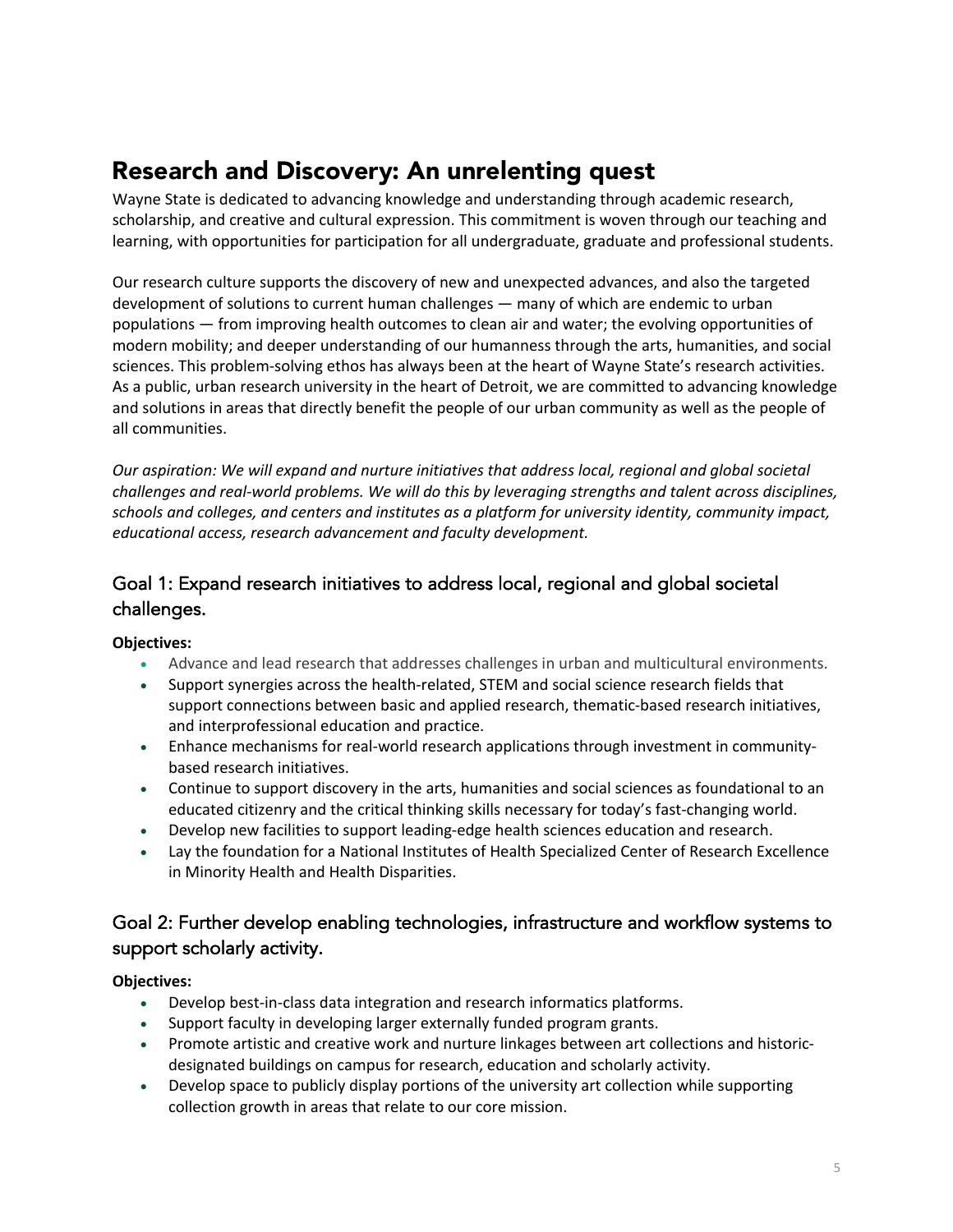### Goal 3: Increase research awards and expenditures.

#### **Objectives:**

- Increase interdisciplinary research and leverage strengths across schools and colleges.
- Recruit and retain externally funded research teams in strategic focus areas.
- Increase the number of training grants to support graduate students and postdoctoral fellows.
- Integrate focused technology transfer efforts with research and discovery activities within a business/operational process grounded in best practices.
- Advance two to three places in ranking for research expenditures.

### Goal 4: Expand recognition of scholarly and creative activity.

#### **Objectives:**

- Promote and support faculty and students as thought leaders recognized by their peers and the communities served.
- Expand fellowship opportunities.
- Increase the number of faculty recognized by disciplinary societies and national academic bodies.
- Increase the number of faculty recognized by the university with endowed or supported faculty titles.

# Teaching, Learning, and Student Success: The heart of our university

Academic excellence is our reason for being and the core of our mission, best expressed in the exchange of knowledge among committed professors and students. Wayne State's academic mission is unique in the diversity of students it welcomes and serves; the breadth, talent, and diversity of its faculty; its focus on scholarship and creative and performing arts; and its status as an R1 institution (i.e., an institution with Carnegie Foundation's highest research activity designation). Throughout the pandemic, Wayne State has remained true to its academic mission and has emerged with a greater diversity of teaching and learning tools. At Wayne State, teaching and learning are supported by a culture of continuous faculty development, respect for each student's unique purpose and goals, and a shared understanding of student success as the responsibility of every member of the campus community.

We are committed to ensuring that Wayne State is a doorway to lifelong success and social mobility for our students, and we support the success of each and every student regardless of background, socioeconomic status, culture and orientation. Our goal is to ensure that all Wayne State students have a global education that prepares them for an increasingly interconnected world.

*Our aspiration: We will build upon our remarkable and acclaimed improvements in student success, made possible by our strategic commitment to support every student, no matter their background. This commitment is centered in our dedicated and accomplished faculty, woven into our culture, and present at every level of the university. We recognize that many members of our society need the opportunity to finish or expand their education, and we will be the university that best facilitates their needs. We will build on all we have learned during the pandemic to be nimbler and more flexible in order to meet the diverse needs of students at all levels.*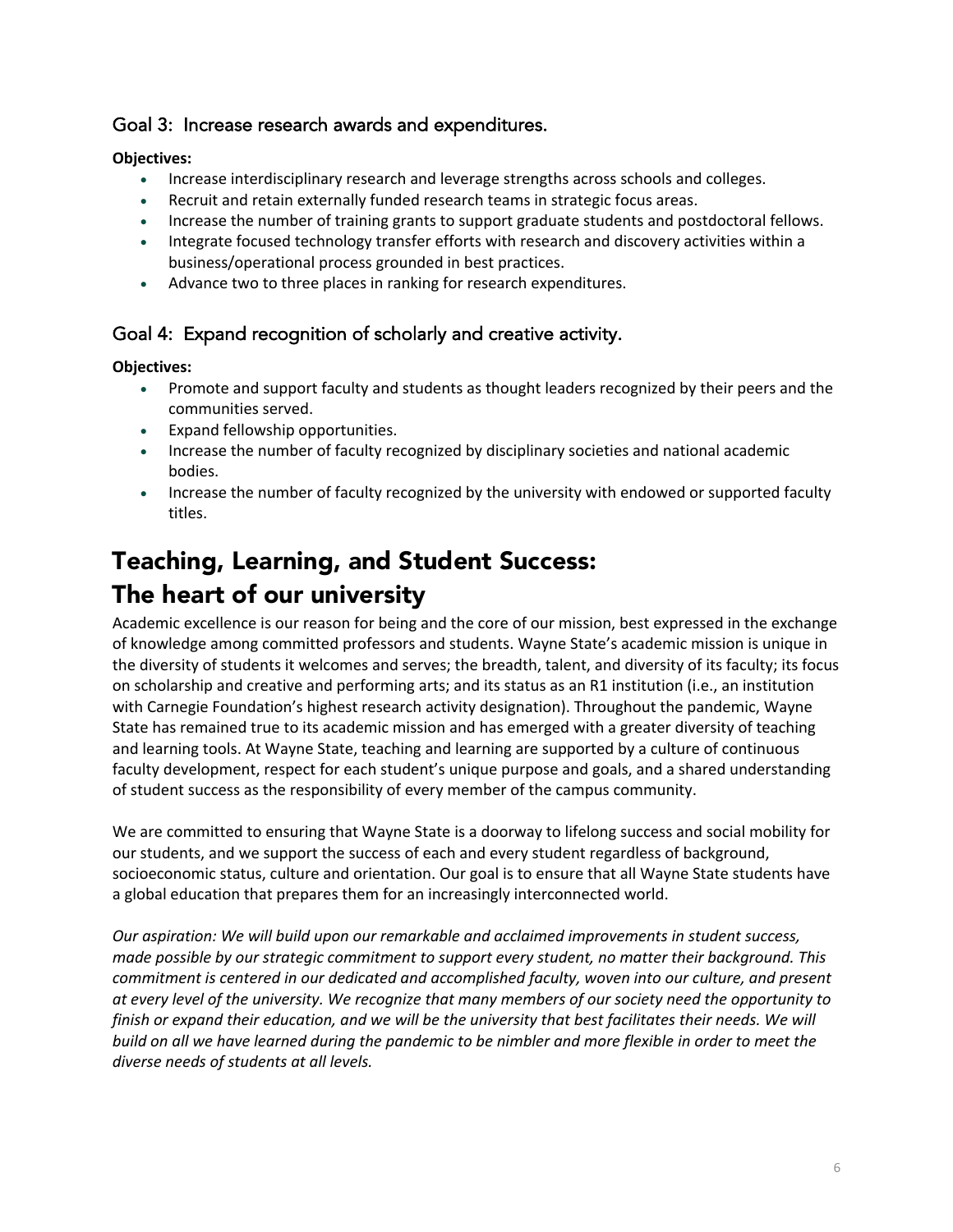## Goal 1: Educate the next generation for a rapidly changing and increasingly connected world.

#### **Objectives:**

- Provide rich and varied educational experiences to promote critical thinking, life-long discovery, creativity, civic engagement and full participation in society.
- Ensure clear academic pathways that lead to timely degree attainment for all students.
- Expand access for all undergraduates to opportunities beyond the classroom, including internships, service learning, co-ops, study away and study abroad opportunities, community engagement, and research.
- Continue to increase both the six-year and the four-year graduation rates for entering freshmen, with a six-year graduation rate goal of 60%.
- Continue to increase the six-year graduation rate of both historically marginalized and firstgeneration college students to 50%.
- Increase retention at all levels, in part by addressing the unique student challenges that arise from the pandemic.
- Expand partnerships with community colleges throughout Michigan with a goal of a 60% twoyear graduation rate for students entering with associate degrees.

## Goal 2: Continue world-class professional and Ph.D. education.

#### **Objectives:**

- Strengthen and promote a broad range of professional programs that are essential to preparing students to enter, advance or lead in Michigan's educated workforce.
- Strategically focus and strengthen our Ph.D. programs with attention to Wayne State's unique role as an urban R1 university, including pursuing training grants and centers of excellence.
- Build interdisciplinary connections in doctoral training.
- Expand broad and creative career development programs for all Ph.D. and professional students.

## Goal 3: Provide life-long educational opportunities to support career changes, advancement, social mobility and workforce development.

## **Objectives:**

- Build robust support for adult degree completion programs throughout Michigan.
- Develop stackable credentials that support workforce development.
- Expand post-graduate opportunities, including certificates and master's programs that serve career needs, with at least 30 new online certificates and 15 new online master's programs.

## Goal 4: Increase investment in teaching and learning.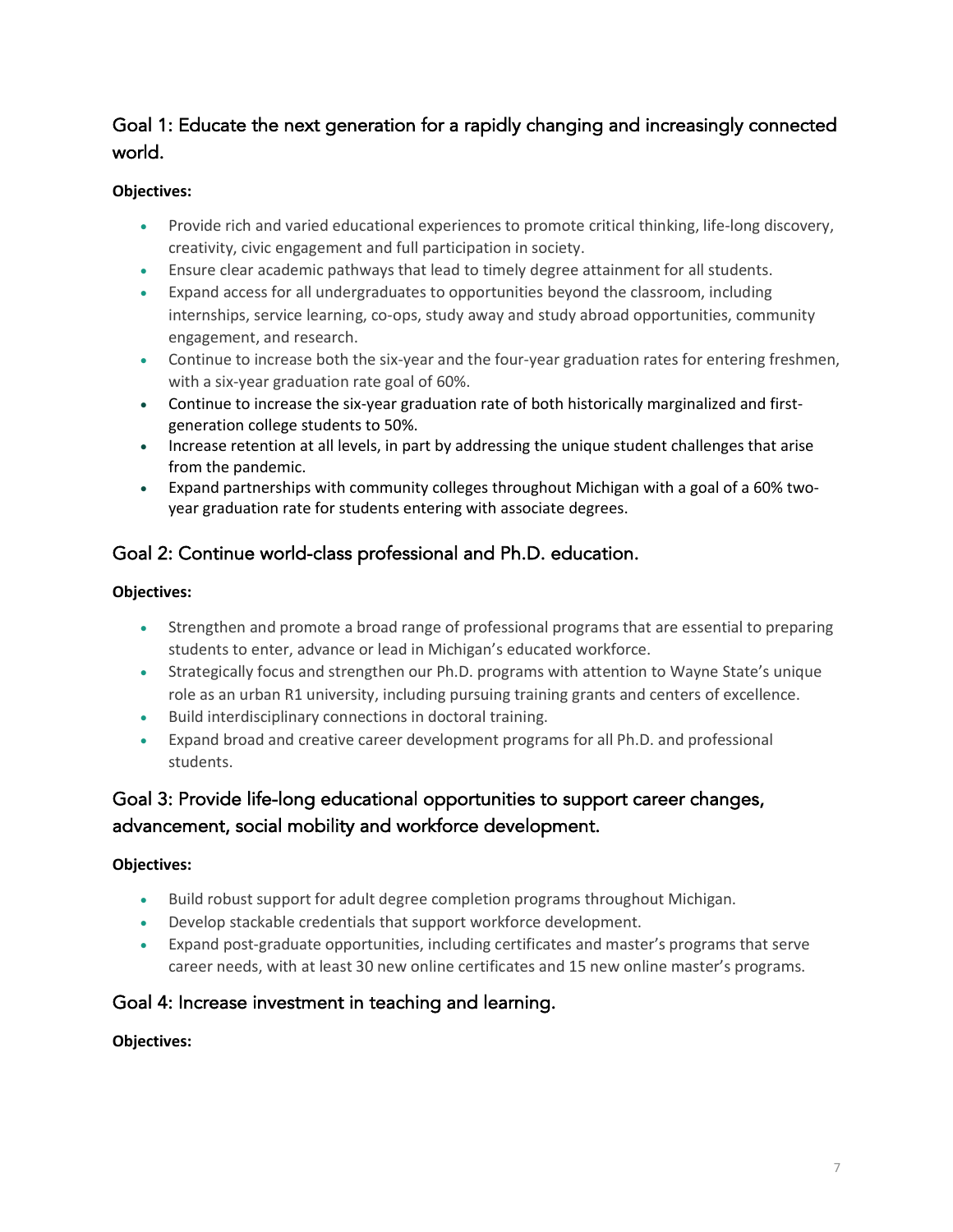- Continuously improve our teaching methodologies and course and program offerings to align with our changing demographics, lessons learned from the pandemic and evolving workforce needs.
- Build robust interprofessional educational experiences for all students.
- Expand professional development in teaching and learning for faculty members and graduate teaching assistants.
- Increase recognition and rewards for excellence in teaching and academic student services.

### Goal 5: Invest in student success beyond the classroom.

#### **Objectives:**

- Support students through robust academic and career advising and other student academic support.
- Provide diverse and inclusive extracurricular opportunities to enhance student life, including opportunities for community engagement.
- Enhance connections between residential living, student activities and academics.
- Reduce nonacademic barriers to student success.
- Increase scholarship funds through philanthropy to better support student financial needs.

# Outreach and Engagement: Our inextricable ties with our community

Wayne State is inextricably tied to Detroit, the city of our founding, and this connection is critical to the success of both the university and the city. Our Carnegie classification in the highest research category is matched by the highest classification for community engagement, a testament to our positive impact on our community, state and beyond. Our history of outreach and engagement touches all levels of the community, from the neighborhoods to the halls of government and from the churches to the boardrooms. Our dual Carnegie classifications — and our national recognition for promoting social mobility — speak to our dedication to helping solve the challenges our community and state face. This starts with offering access for students with the will and talent to succeed — regardless of their means — to an excellent education from a top-ranked university with outstanding faculty.

*Our aspiration: We will expand and build upon our 153 years of community engagement, development and impact by leveraging the combined power of our faculty expertise, student interest, business engagement and entrepreneurial activities. In this way, we will continue to foster growth and opportunity, partnerships and solutions, entrepreneurship, and business development.* 

## Goal 1: Lead and participate in the economic growth and prosperity of Detroit and Michigan.

#### **Objectives:**

• Strengthen collaboration with neighborhoods, the business community, local and regional government, and local workforce initiatives to better capitalize on shared opportunities for economic growth and prosperity.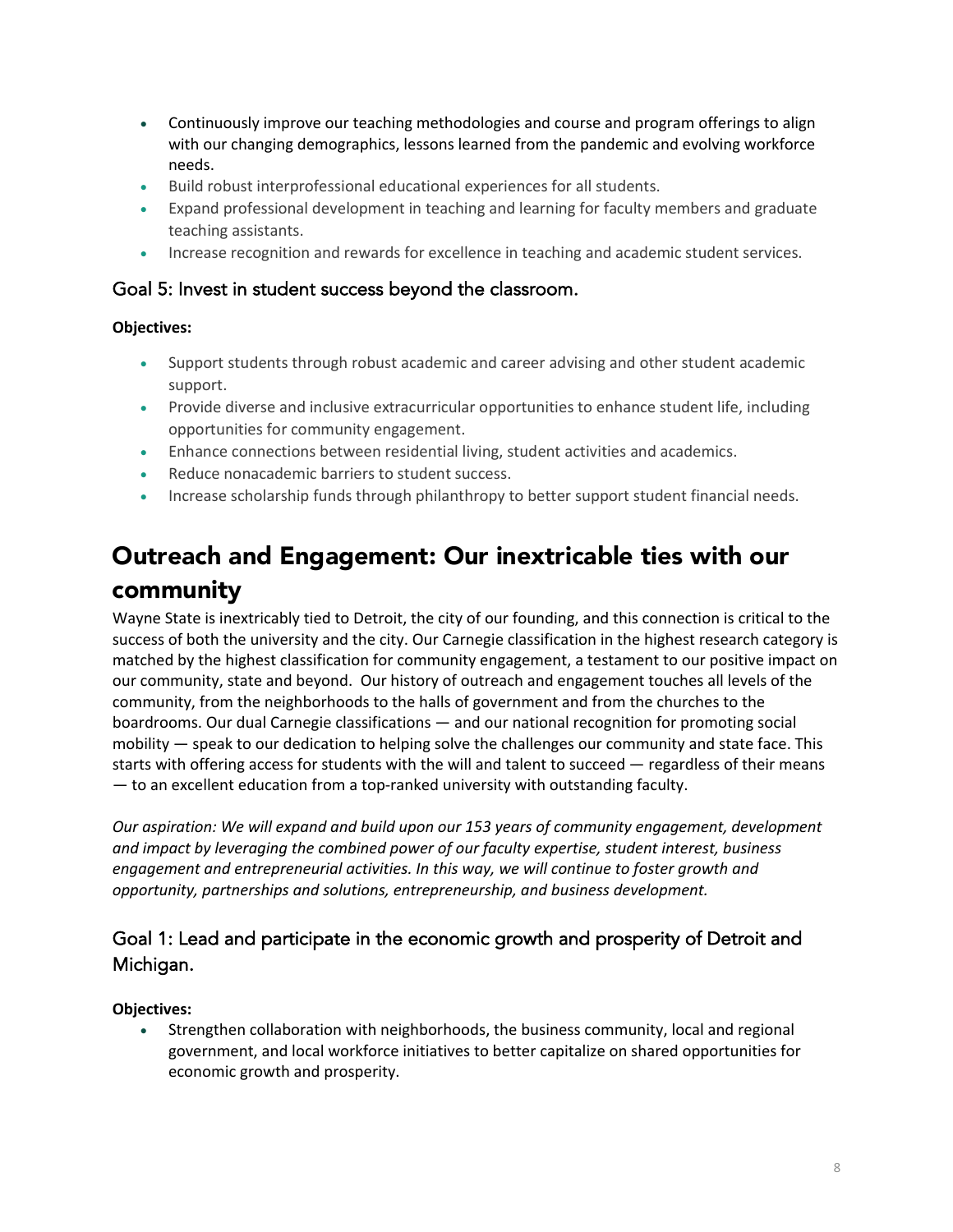- Expand partnerships with local and regional government, NGOs, and other thought leaders to address issues specific to urban communities.
- Deepen collaboration with businesses to expand entrepreneurial opportunities, innovation and business development within the community.
- Leverage university purchasing power to positively impact economic development in Detroit and throughout Michigan.

## Goal 2: Deepen our engagement with Detroit and Michigan business partners to address challenges of discovery, innovation, talent and workforce pipeline development.

#### **Objectives:**

- Partner with employers to expand the number of internships and employment opportunities for students.
- Expand strategic partnerships with employers to provide life-long learning opportunities for their employees.
- Reduce barriers and provide support for individuals with existing college credit to complete their degrees and expand their career opportunities.
- Increase innovation and entrepreneurship in the community by leveraging the combined resources of the university's business engagement and TechTown.
- Integrate the various business engagement activities of the university.

## Goal 3: Strengthen our efforts as an engine of social mobility.

#### **Objectives:**

- Support and expand efforts to help economically disadvantaged students earn college degrees and prepare them for prosperous careers, life-long learning and wealth-building opportunities.
- Foster faculty, staff and student engagement in community-based programming, services and research.
- Expand entrepreneurship education.
- Build a new community-based childcare facility that is integrated into the teaching and research mission of the university.
- Expand student community service and volunteer opportunities.
- Enhance the visibility of existing outreach and community support services provided by faculty, staff and students.

# Diversity, Equity and Inclusion: An unwavering commitment

Diversity, equity and inclusion (DEI) are integral to Wayne State's mission and vision, and codified in our values and strategic focus. Today, and throughout its rich history, Wayne State has welcomed and supported a wide diversity of students — first-generation and historically marginalized students; students from diverse backgrounds, races, cultures, and creeds; students with the will, if not the wherewithal, to attend college; and students from our local neighborhoods and from around the globe — in achieving their academic goals and becoming active and successful citizens. DEI is a moral imperative, but it is also a strength upon which to build, as Wayne State is recognized and celebrated as Michigan's most diverse college campus. We will continue to enhance our strategic focus on building an inclusive community where every person is valued, welcomed and given opportunities to thrive.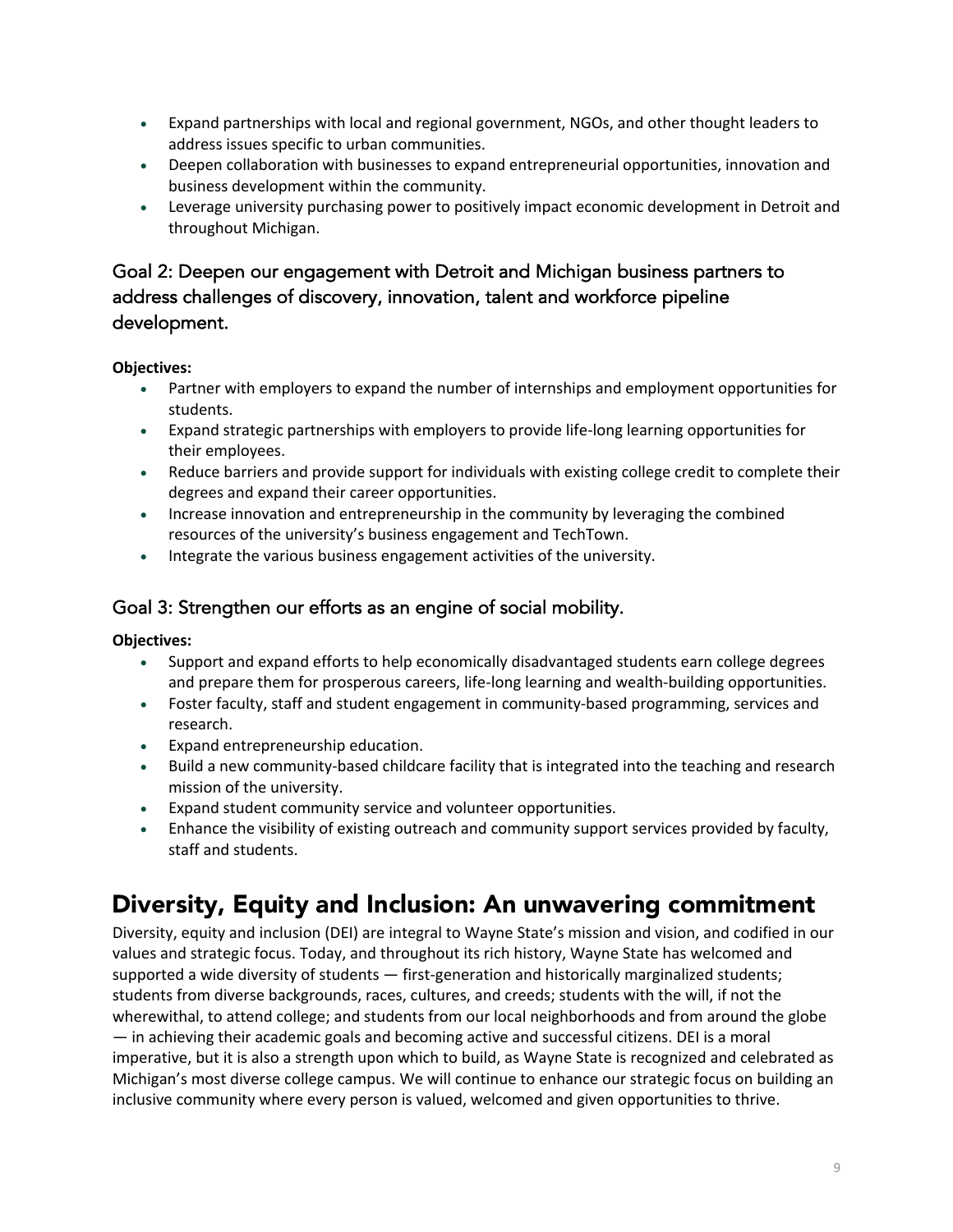*Our aspiration: We are proud to be Michigan's most diverse campus, but we will not be satisfied until every student feels welcomed, supported and included, and every member of our campus community shares and lives our commitment to diversity, equity and inclusion. This requires that we ensure that the diversity of our students is mirrored in the faculty and staff who serve them.* 

## Goal 1: Recruit, support, retain and empower a more diverse faculty and staff.

#### **Objectives:**

- Undertake a large-scale cluster hire of faculty from diverse backgrounds whose expertise will enhance research, education and engagement in ways that address the problems and needs of our diverse, urban community.
- Launch a future faculty program to build faculty diversity at the department/disciplinary level.
- Build robust support structures within departments and colleges and across campus to ensure the inclusion and success of diverse faculty and staff at Wayne State.

## Goal 2: Build a more inclusive curriculum for the 21st century.

#### **Objectives:**

- Broaden academic programs and class offerings that focus on intercultural and global engagement and the diverse histories, contributions and cultures of diverse peoples.
- Remove barriers to interdisciplinary and intercollegiate curriculum development.
- Support a program-by-program review in order to build more inclusive curricula.

## Goal 3: Recruit, support and retain a diverse student body that better reflects and serves the greater Detroit community.

#### **Objectives:**

- Ensure a campus that is safe, welcoming and just for all members of the university and surrounding community.
- Enhance engagement with the city and K-12 schools to develop diverse pipelines of students prepared for success at Wayne State.
- Increase the enrollment of students of color at Wayne State at all levels.
- Expand the Office of Multicultural Student Engagement to include campus development of spaces and initiatives that support the wide diversity of races, cultures, creeds and orientations.
- Develop a Black cultural center to support the academic, cultural and social engagement of Black students.

# Financial Sustainability and Operational Excellence: The building blocks for a strong future

The realization of Wayne State University's mission and vision requires solid financial footing and operational excellence. Our commitment to increasing revenue through multiple avenues while continuing to enhance the efficiency and effectiveness of operations will build the momentum necessary to fulfill our mission and vision for the long term. Financial sustainability and operational excellence are more imperative than ever given the current challenges our world is facing, from the ongoing economic challenges of a lingering pandemic to changing national demographics that foreshadow a shrinking pool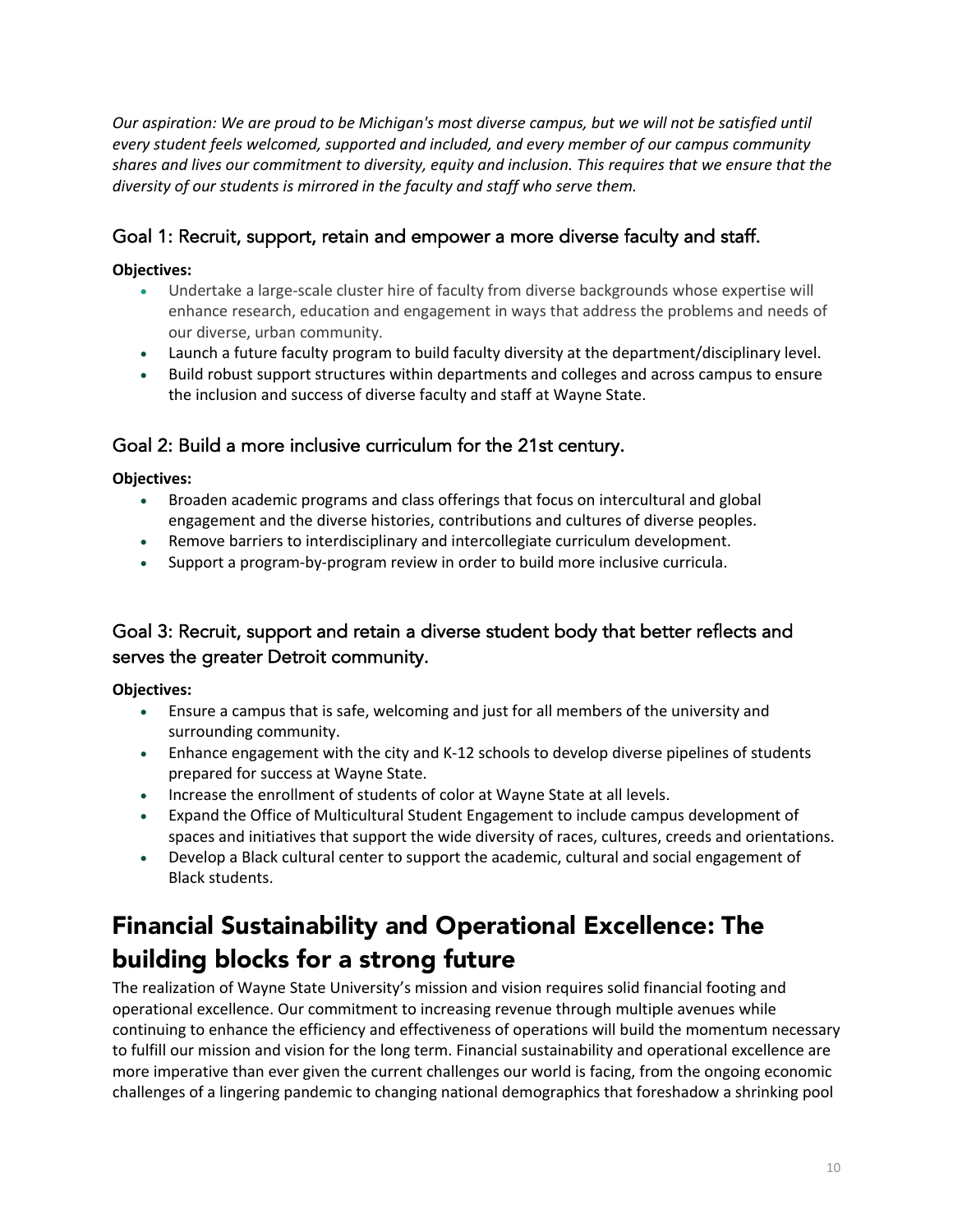of traditional college students and a rising skepticism about the value of higher education, all of which add to the risk and difficulty of maintaining a sustainable financial model.

*Our aspiration: The time is now to build the financial strength necessary to realize our strategic ambitions. We will establish a new culture of financial excellence, undergirded by improved acumen, better tools and common understanding of costs and revenues. Financial decisions will be guided by strategic need and financial soundness. Most of all, we will redouble our efforts to recruit students at all educational levels and stages of life, from near and far, who will benefit from an education provided by excellent faculty at a top research university in the heart of Detroit.*

## Goal 1: Strengthen and improve financial and budgetary management policies, procedures and practices.

#### **Objectives:**

- Develop a culture of continuous process improvement and operational excellence.
- Develop a long-term strategic budgeting plan to reflect the university's strategic priorities.
- Establish criteria by which new and existing initiatives, programs, projects and ideas are evaluated for costs and benefits, including alignment with the five-year strategic plan.
- Implement a new budget model that allocates financial resources, taking into account incentives to increase revenue while promoting a responsible and effective administrative support cost structure.
- Develop an incentive program for faculty and staff to promote cost reduction idea generation and implementation.
- Implement staff training programs to address critical skill needs and knowledge gaps.

## Goal 2: Align facilities, land and space to the needs, scale and resources of the university, incorporating work from the Campus Master Plan, learning from the pandemic and a realistic appraisal of resources available for deferred maintenance.

## **Objectives:**

- Consolidate common teaching space into modernized, pedagogically appropriate buildings.
- Reduce facility expenses and generate resources by repurposing or selling unnecessary buildings.
- Enhance student life by consolidating central office space to create more student-centered spaces.
- Build a state-of-the-art education and research facility for the School of Medicine.

## Goal 3: Grow enrollment at all levels, with an overall goal of 28,000.

#### **Objectives:**

• Leverage K-12 summer programs and K-12 school partnerships to build a pipeline for future Wayne State students.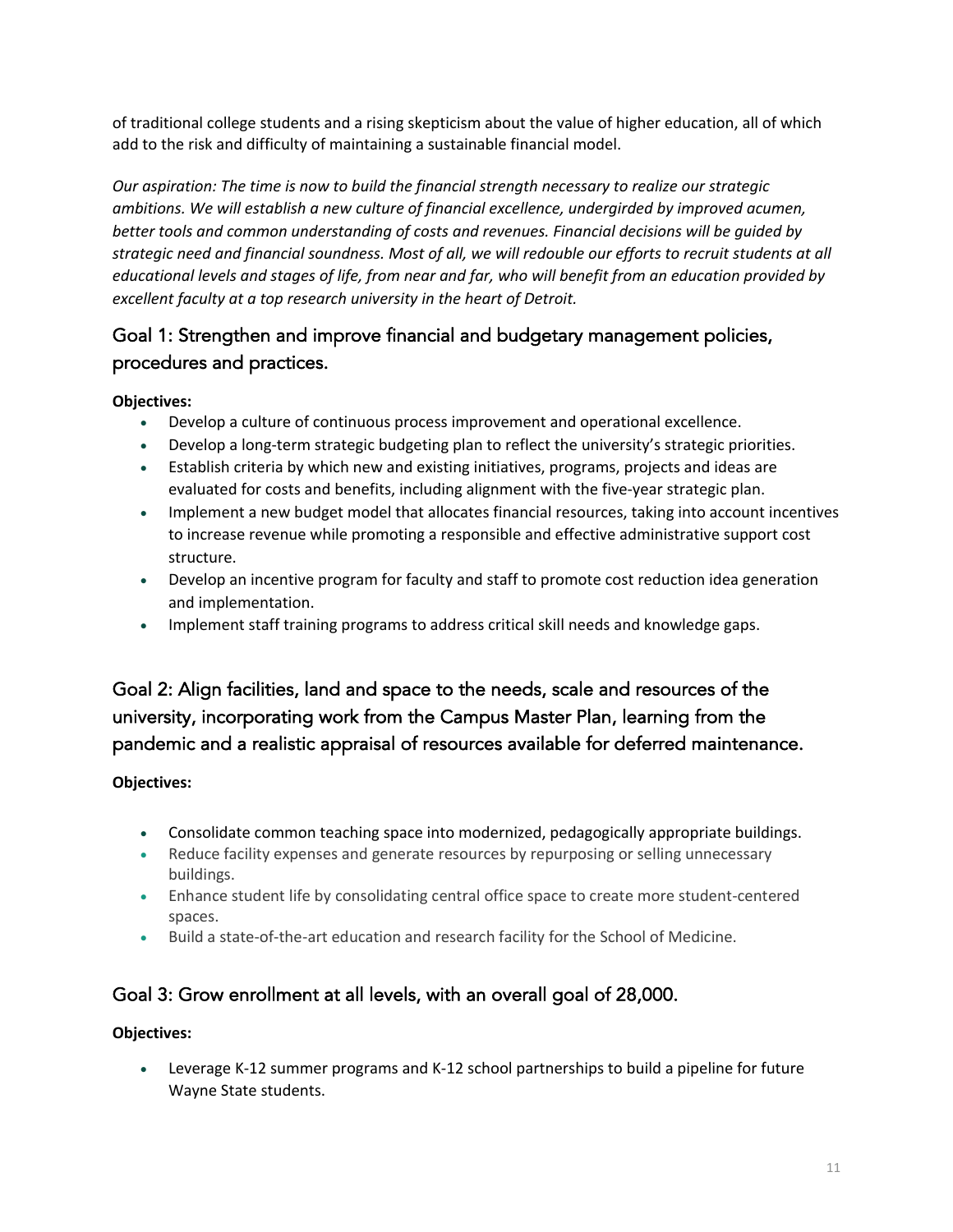- Engage students, alumni and faculty in outreach, reputation building, recruitment and yield efforts.
- Expand recruitment efforts to increase out-of-state and international students.
- Build programs and partnerships to enroll "completers," students who have earned some or substantial college credits but were not able to complete degree requirements.
- Increase retention of students at all levels.
- Increase number of community college partnerships.
- Partner with four-year colleges to create "3+2" agreements.
- Grow public support by communicating our role as a vehicle for economic opportunity and social mobility for all Michiganders, particularly through student, faculty, staff and alumni engagement with the State of Michigan.

## Goal 4: Optimize existing and develop new revenue streams.

#### **Objectives:**

- Optimize the annual allocation from the State of Michigan through a collaborative, metricsdriven and reputation-enhancement approach.
- Increase revenue from business partnerships.
- Partner with businesses to develop and enhance learning opportunities for, and effectiveness of, their employees.

## Goal 5: Enhance the culture of philanthropy across Wayne State.

#### **Objectives:**

- Inspire and engage donors to successfully launch the university's next comprehensive fundraising campaign.
- Build endowment to \$750 million.
- Raise \$100 million in endowment and spendable funds to support student financial need.
- Increase the number of endowed chairs, professorships, fellowships, and endowed or funded faculty titles.
- Empower faculty, staff and students to partner in philanthropy efforts.

## Goal 6: Grow Wayne State's reputation as Detroit's premier, public, urban research university known for academic excellence, community service and impact, and inclusivity.

- Broaden understanding of Wayne State's value in the development of Detroit's and Michigan's educated workforce.
- Communicate the positive impact of Wayne State's community engagement.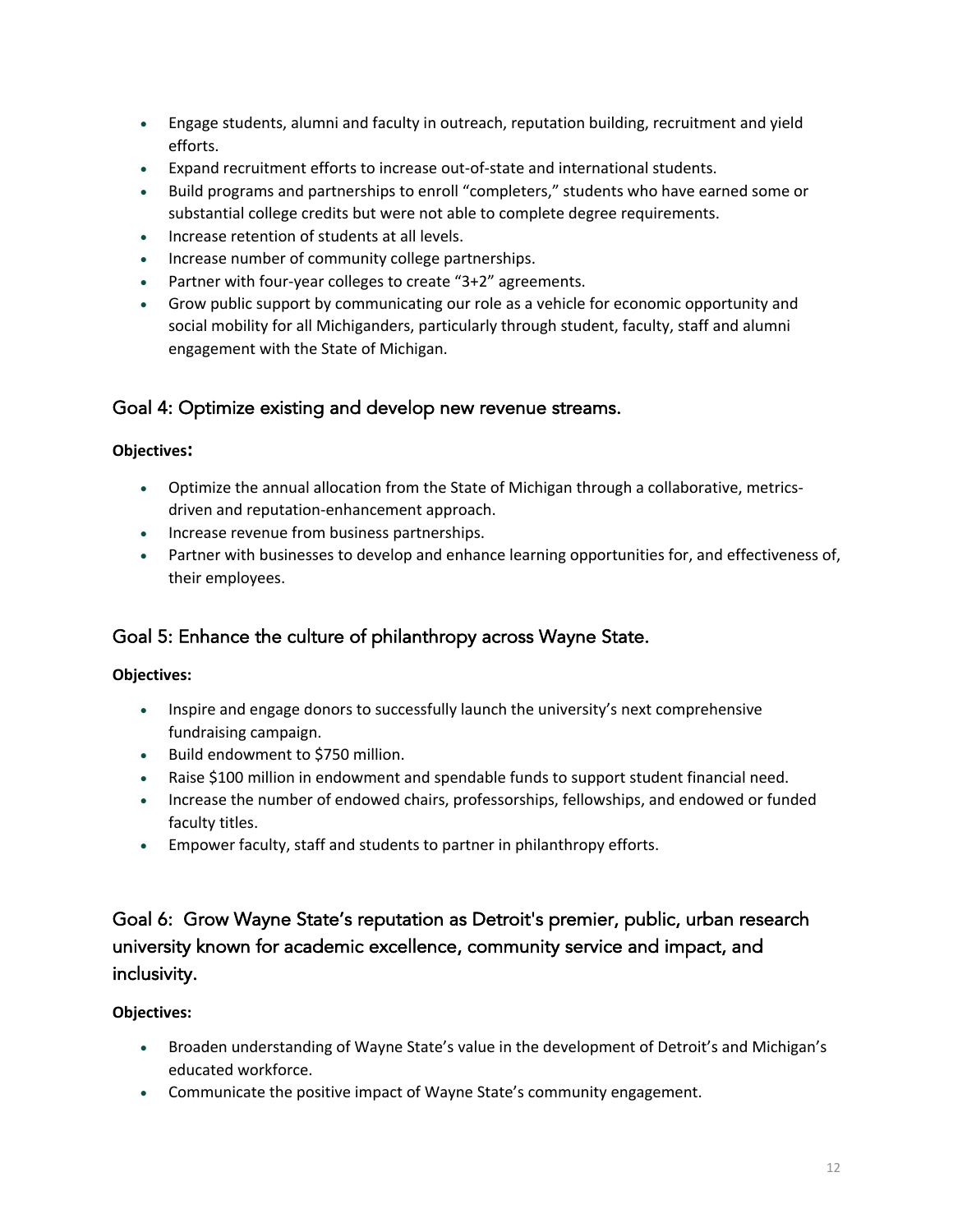- Build recognition of Wayne State as a university of both academic/scholarly excellence and access to educational and career opportunities for a diverse student body.
- Grow public support by communicating Wayne State's role as a vehicle for economic opportunity and social mobility for all Michiganders, particularly through student, faculty, staff, and alumni engagement with Detroit and throughout Michigan.

## Goal 7: Promote and support sustainability throughout the university.

- Implement new and expand existing initiatives that promote sustainable practices and responsible resource utilization.
- Identify opportunities for carbon reduction and implement initiatives that will reduce the university's carbon footprint.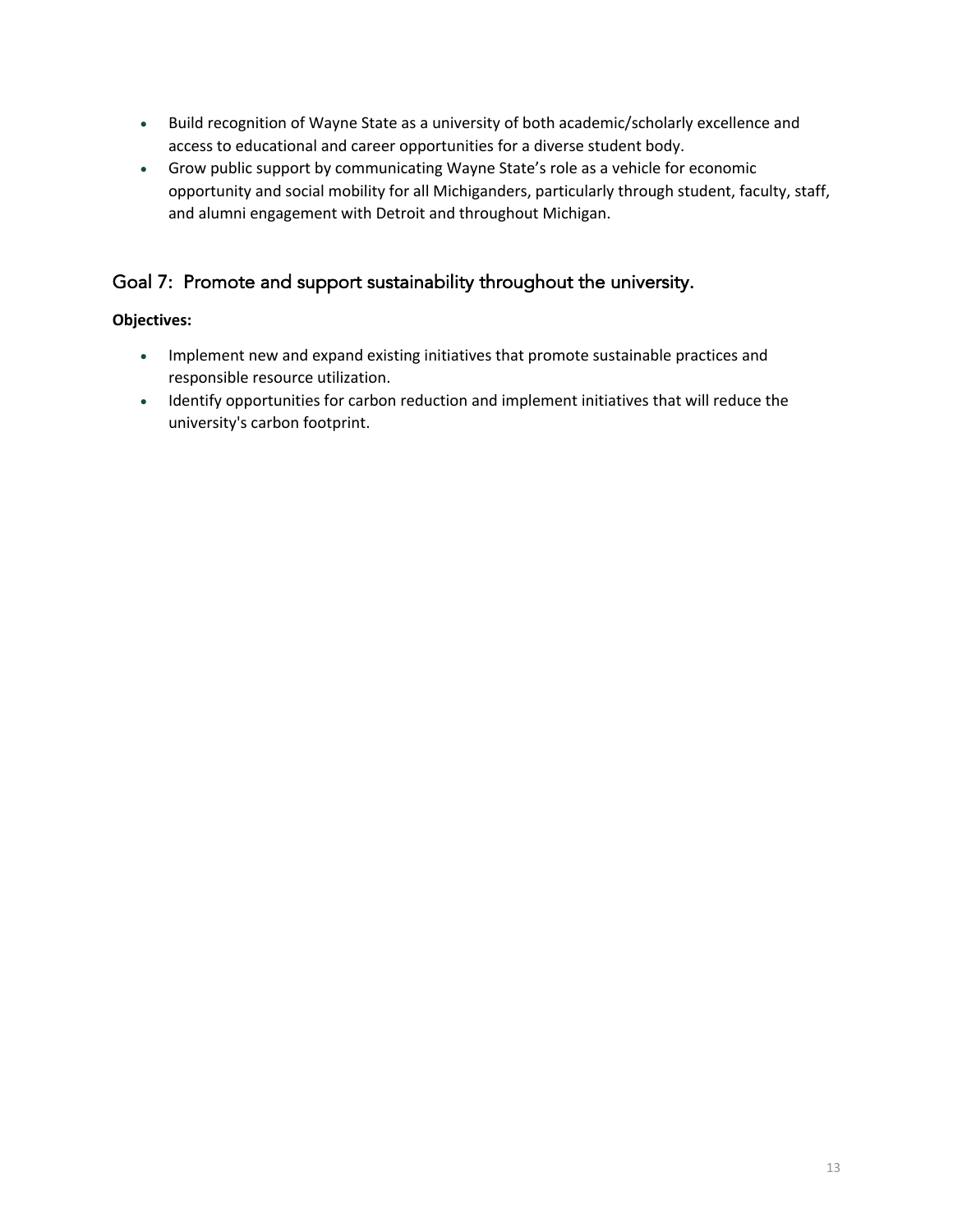# Key metrics and priorities:

A strong strategic plan requires clear and measurable goals to track progress, measure success, or signal the need for a strategic or resource shift. Within the "Our Moment in Time" strategic plan are a number of key metrics and priorities related to our mission and vision.

- Increase undergraduate, master's, professional and certificate enrollments, with an overall enrollment goal of 28,000.
- Launch a campuswide initiative to recruit, support and further educational attainment of people with partial college educations.
- Increase overall six-year graduation rate to 60%.
- Increase historically marginalized student six-year graduation rate to 50%.
- Increase graduation rates for community college transfers to 60%.
- Narrow the minority achievement gap.
- Launch the university's next comprehensive fundraising campaign.
- Increase endowment to \$750 million.
- Advance two to three places in rankings for overall research expenditures.
- Expand the Office of Multicultural Student Engagement to include campus development of spaces and initiatives that support the wide diversity of races, cultures, creeds and orientations.
- Develop new facilities to support leading-edge health sciences education and research.